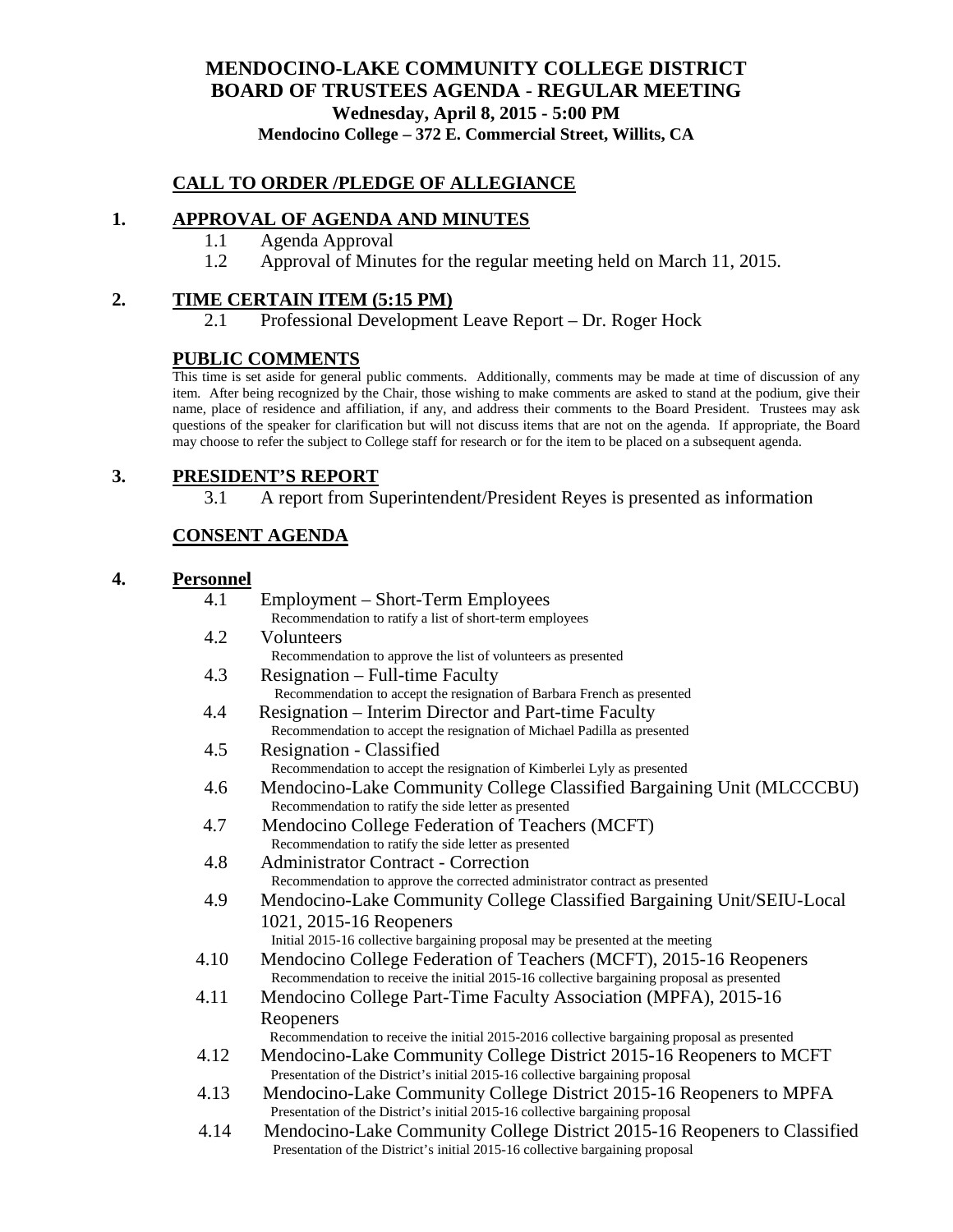## **5. Other Items**

- 5.1 Fiscal Report as of February 28, 2015 Recommendation to accept the report as presented
- 5.2 Mendocino College 2015-16 Catalog<br>Recommendation to adopt the 2015-16 college catalog as presented

## **6. ACTION ITEMS**

- 6.1 2014/15 April Revised Budgets Recommendation to adopt the proposed 2014/15 April Revised Budgets as presented
- 6.2 Contracts and Agreements Quarterly Ratification Recommendation to ratify the contracts and agreements as presented
- 6.3 Election Order and Request for Consolidation Resolution 04-15-01 Recommendation to adopt resolution 04-15-01 requesting election consolidation as presented
- 6.4 Classified Professionals Week Resolution 04-15-02 Recommendation to adopt a resolution in honor of Classified employees
- 6.5 Board Policy Revisions Second Reading Recommendation to adopt the Board policy additions and revisions as presented

## **7. INFORMATIONAL ITEMS AND REPORTS**

- 7.1 Education and Student Services Report Education and Student Services Department informational report
- 7.2 Administrative Services Report
	- Administrative Services Department informational report
- 7.3 Mendocino College Foundation, Inc. Mendocino College Foundation informational report
- 7.4 Constituent Group Reports Reports from constituent groups are presented as information
- 7.5 Board Policy Additions and Revisions First Reading Revisions and additions to Board Policies presented as information for review
- 7.6 Point Arena Field Station Fund-Raising Committee Progress report presented as information
- 7.7 District Board Priorities Review 2014-15 Board Priorities and submission of 2015-16 recommendations

# **8. BIG PICTURE**

8.1 The Save Act – Presentation by Vice President Guleff and Dean Kouanchao

# **9. TRUSTEE COMMUNICATIONS**

9.1 Trustee Reports Written and oral reports from Trustees are presented as information

## **10. CLOSED SESSION**

- 10.1 Conference with real property negotiator GC 54956.8 Price and term of payment
- 10.2 Collective Bargaining/Meet and Confer GC 54957.6 Designated Representatives: Reyes, Guleff, Cichocki Employee Organizations: MCFT, MPFA, Management/Supervisory/Confidential, MLCCCBU
- 10.3 Conference with Legal Counsel Anticipated Litigation GC 54956.9(d) 1 case Case names unspecified: Disclosure would jeopardize anticipated settlement negotiations
- 10.4 Public Employee Discipline/Dismissal/Release GC 54957 Case names unspecified: Disclosure would jeopardize existing settlement negotiations
- 10.5 Public Employee Performance Evaluation GC 54957 Superintendent/President